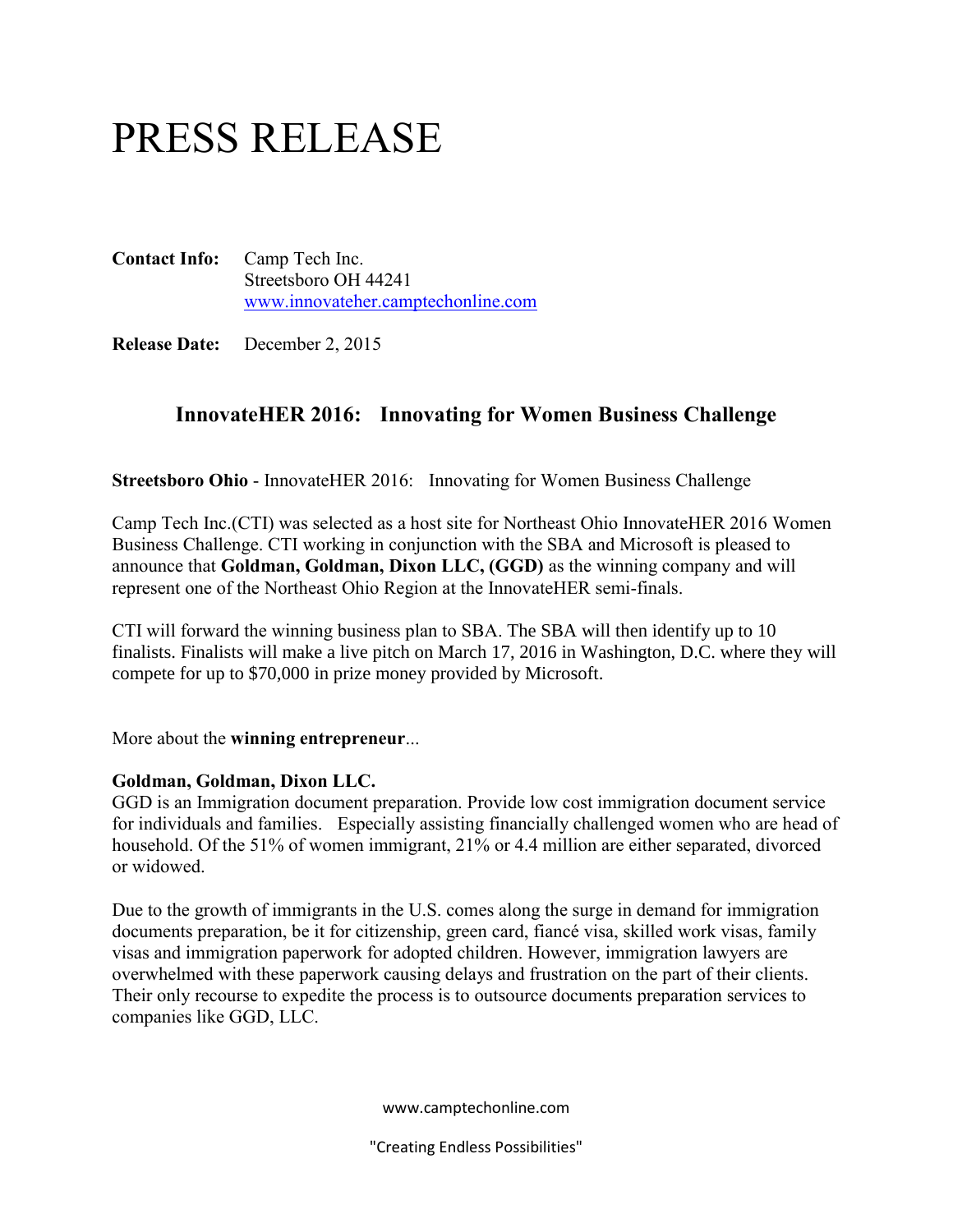Gail Goldman, President worked several years with an immigration attorney firm processing immigration applications and miscellaneous immigration documents.

Ms. Goldman began as a Personnel Action Specialist in the Department of Armed Forces and received a letter or recommendation to become an officer. In 2000 she established Goldman Consultant and Associates, LLC,

Jacqueline Dixon, Chief Operations Officer, Ms. Dixon began as an Office Manager in R Battle Construction Company in Bronx, NY, and in 30 years became a Business Manager in an automotive company initiating business development and generated an increase in new business revenue at an annual income of 170%. Jacqueline has a proven record of immigrations document processing as well as an established attorneys network.

Other entrepreneurs who made it to the final round:

#### **Getting in the Mood LLC**

Getting in the Mood is a single member LLC formed in the state of Ohio with Beverly Brouse as owner. Founded to address the needs of women who struggle to make sex a priority. Getting in the Mood provides valuable resources and a unique line of discreet, feminine and innovated products designed by women for women.

Getting in the Mood offers an online resource center www.passionprimer.com that provides women access to reputable healthcare providers such as sex therapist, marriage counselors and OB/GYN. Women can find a virtual support system made up of healthcare professionals and women.

### **Spin Cycle Studio**

Spin Cycle Studios is an indoor cycling studio. It will be targeting women and families in the greater area that are looking to reach weight goals, or maintain current weight goals. It will also provide individuals easy to follow meal plans and a great workout services. The women and families in the area that attend will be offered low-cost membership. I myself have struggle with weights for many years and I dedicated to help others to achieve their weight goals.

The healthcare market is currently on the rise because more and more individuals are more conscious about their health. The greater Cleveland area is currently untapped because there no just studio in the area where I'm projecting to put my studio at. My studio will definitely have a measurable impact on lives of women and families because heart disease and obesity are on record high which is causing a demand in health studios. With so many individuals blowing out there knees due to standard fitness and boot camp classes, that why the cycling studio is a healthier alternative. Spin cycle studios will have state of the art health care equipment from quality manufacturers.

www.camptechonline.com